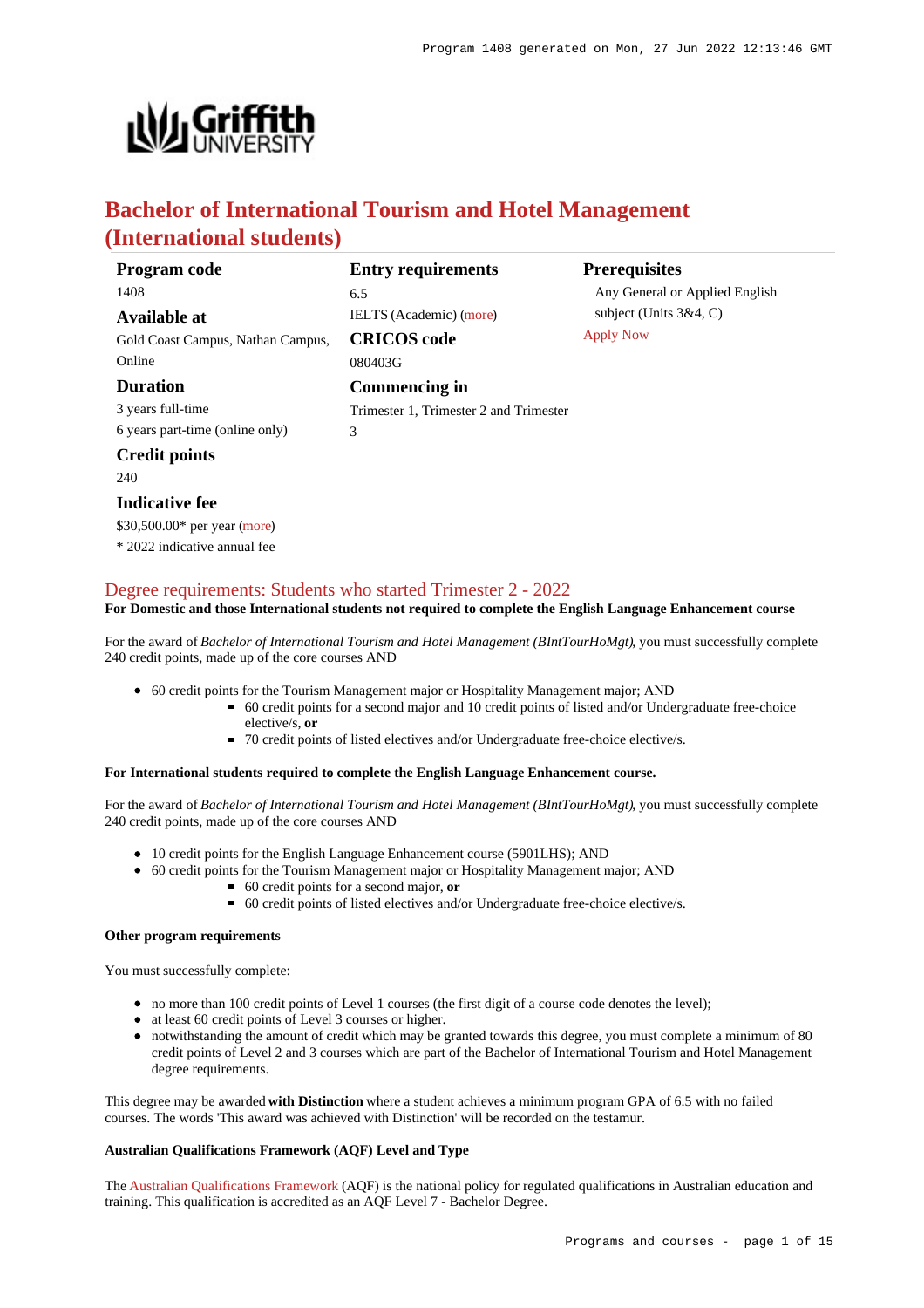#### **English Language Enhancement**

All undergraduate International students are required to complete an **English Language Enhancement (ELE) course** unless specific criteria are met as specified in Section 1.2 of the *[Bachelor Degree Policy - Schedule 1: Requirement to Complete the](http://policies.griffith.edu.au/pdf/Bachelor Degree Policy Schedule 1.pdf) [English Language Enhancement Course](http://policies.griffith.edu.au/pdf/Bachelor Degree Policy Schedule 1.pdf)*.

The following course must be completed in the first trimester of study:

[5901LHS Language and Communication for Business and Commerce](https://www148.griffith.edu.au/Course/5901LHS)

Advice regarding the requirement to complete the ELE course is available via the *myGriffith* portal (in the To Do List).

## **Students whose first language is English are not permitted to undertake this ELE course.**

### [Program learning outcomes](https://www148.griffith.edu.au/programs-courses/Program/1408/Courses/International#programLearningOutcomes) **Program learning outcomes**

[Program Learning Outcomes](https://www.griffith.edu.au/__data/assets/pdf_file/0017/134522/PLO-general-advice.pdf) communicate to the community the value of the Griffith educational experience as benchmarked against national qualification standards.

[Program Learning Outcomes for this award](https://www.griffith.edu.au/__data/assets/pdf_file/0025/295513/BIntnternational-Tourism-Hotel-Mgt-PLO-L7.pdf) describe the knowledge, skills and the application of knowledge and skills you will acquire through studying the Griffith program of your choice.

### [Course list: Students starting Trimester 2 - 2022](https://www148.griffith.edu.au/programs-courses/Program/1408/Courses/International#course-list-content)

**Course offering information in program structures is a guide only. Please check the actual offering information in the Course Catalogue.**

**Students must check the prerequisite and incompatible requirements before selecting any course within this program.**

Courses in this program may be available at multiple campuses and during different trimesters. **Click on the course** to find out more information on where and when the course is offered.

#### **Year 1**

You must complete the following courses (and you are advised to complete the Year 1 level courses before commencing your major):

| <b>Trimester</b> | Course code    | Requirement             | Course title                                                         | $\overline{\mathbf{CP}}$ |
|------------------|----------------|-------------------------|----------------------------------------------------------------------|--------------------------|
| Tri $1,2$        | 1006THS        | Core to Program         | <b>Tourism Systems</b>                                               | 10                       |
| Tri $1,2$        | <b>1007THS</b> | Core to Program         | Tourism, Travel and Technology                                       | 10                       |
| Tri $1,3$        | 1004GBS        | Core to Program         | The Purpose of Business                                              | 10                       |
| Tri 2,3          | 1005GBS        | Core to Program         | Engaging Australia and the Asia-Pacific                              | 10                       |
| Tri 2,3          | 1006GBS        | Core to Program         | <b>Why Money Matters</b>                                             | 10                       |
| Tri 1,3          | 1008GBS        | Core to Program         | <b>Business Decision-Making</b>                                      | 10                       |
| Tri 1,2          | <b>2230THS</b> | Core to Program         | Interpreting Tourism Management Information                          | 10                       |
| Tri 1,2 or 3     | 5901LHS        | English<br>Enhancement  | Language and Communication for Business and<br>Commerce (see Note 1) | 10                       |
|                  |                |                         | <b>OR</b>                                                            |                          |
| Tri $1,2$ or $3$ |                | Free-choice<br>Elective | Elective                                                             | 10                       |

Note 1: Students required to complete 5901LHS will complete this course in their first trimester of study in place of an elective course.

### **Years 2 and 3**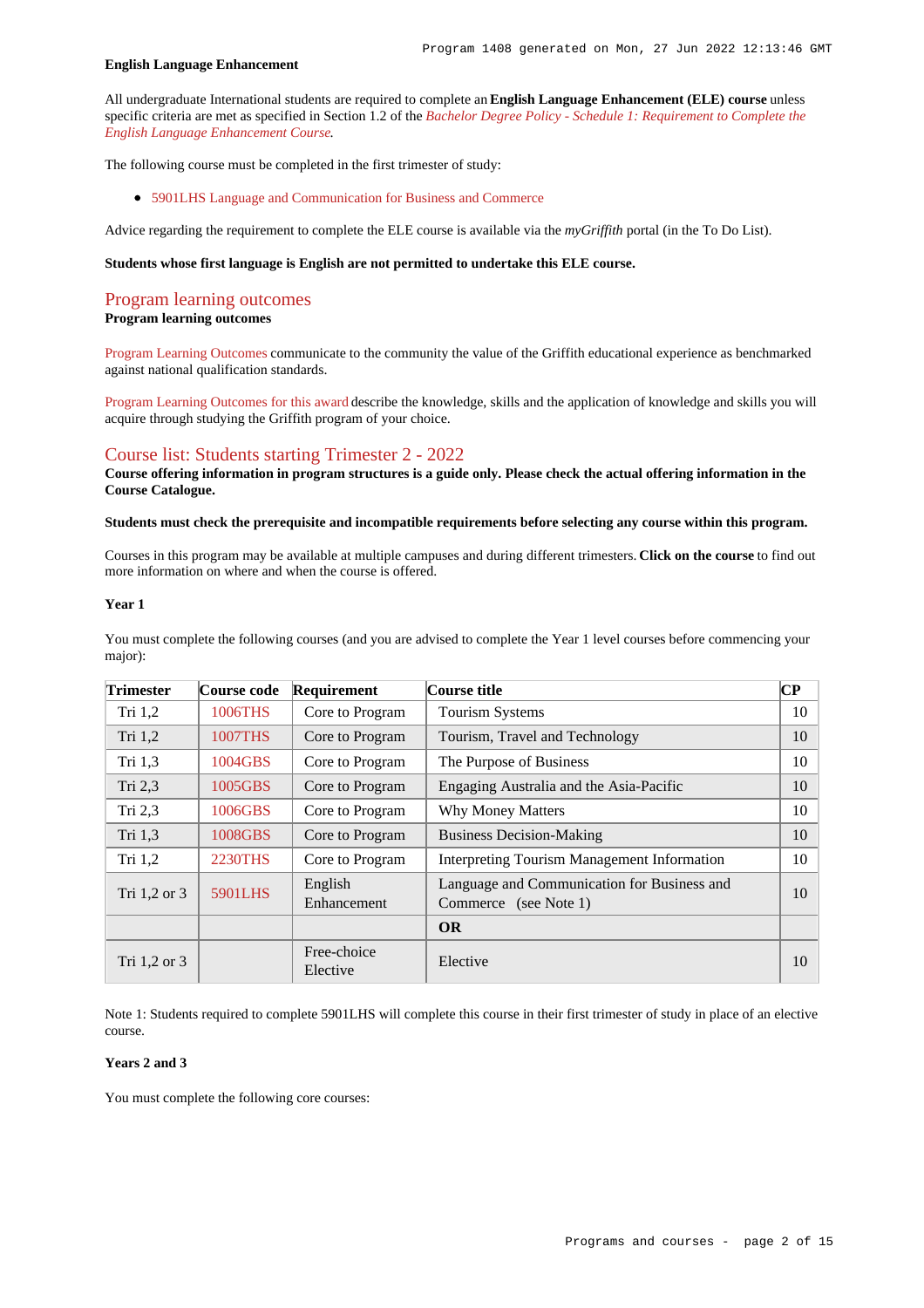| <b>Trimester</b> |         | Course code Requirement | Course title                                     | CР |
|------------------|---------|-------------------------|--------------------------------------------------|----|
| Tri 1.3          | 2120THS | Core to Program         | Financial Management for Tourism and Hotels      | 10 |
| Tri $1,2$        | 3203THS | Core to Program         | Tourism and Hotel Economic Analysis              | 10 |
| Tri $2.3$        | 3201THS | Core to Program         | Managing Risk in Tourism, Events and Hospitality | 10 |
| Tri 1,2          | 3400THS | Core to Program         | Career Development                               | 10 |

You must complete at least one of the following majors:

| <b>Trimester</b> | Course code Requirement | Course title                 |    |
|------------------|-------------------------|------------------------------|----|
| Tri 1,2          |                         | Tourism Management major     | 60 |
|                  |                         | OR                           |    |
| Tri 1.2          |                         | Hospitality Management major | 60 |

You must complete one of the following options:

| <b>Trimester</b> | Course code Requirement | Course title                                  |    |
|------------------|-------------------------|-----------------------------------------------|----|
| Tri 1.2 or 3     |                         | A second major                                | 60 |
|                  |                         | OR                                            |    |
| Tri 1.2 or 3     |                         | Listed electives and/or Free-choice electives | 60 |

### Majors (16 available) **Int Tourism & Hotel Mgt Majors**

## Hospitality Management

You must complete the following courses:

| <b>Trimester</b> | Course code    | Requirement   | Course title                                          | <b>CP</b> |
|------------------|----------------|---------------|-------------------------------------------------------|-----------|
| Tri 1            | <b>2208THS</b> | Core to Major | International Food and Beverage Management            | 10        |
| Tri 1,3          | 2222THS        | Core to Major | <b>Hotel Distribution and Sales</b>                   | 10        |
| Tri 2            | 2216THS        | Core to Major | <b>Rooms Division Management</b>                      | 10        |
| Tri <sub>2</sub> | 3231THS        | Core to Major | Managing Hospitality Service Experiences              | 10        |
| Tri <sub>2</sub> | 3007THS        | Core to Major | Hotel Revenue Management (offered from 2022)          | 10        |
| Tri 1            | 3215THS        | Core to Major | Hotel Service Operations Management (capstone course) | 10        |

## Tourism Management

You must complete the following courses:

| <b>Trimester</b> | Course code | Requirement   | Course title                          | $\mathbf{C}\mathbf{P}$ |
|------------------|-------------|---------------|---------------------------------------|------------------------|
| Tri 1            | 2204THS     | Core to Major | <b>Sustainable Tourism Principles</b> | 10                     |
| Tri <sub>2</sub> | 2233THS     | Core to Major | <b>Tourism Impact Assessment</b>      | 10                     |
| Tri 1            | 3200THS     | Core to Major | <b>Destination Marketing</b>          | 10                     |
| Tri 1            | 3120THS     | Core to Major | Tourism and Culture                   | 10                     |
| Tri 2            | 3018THS     | Core to Major | <b>Destination Management</b>         | 10                     |
| Tri <sub>2</sub> | 3009THS     | Core to Major | Tourism Futures (capstone course)     | 10                     |

### **Business Majors**

### Asian Engagement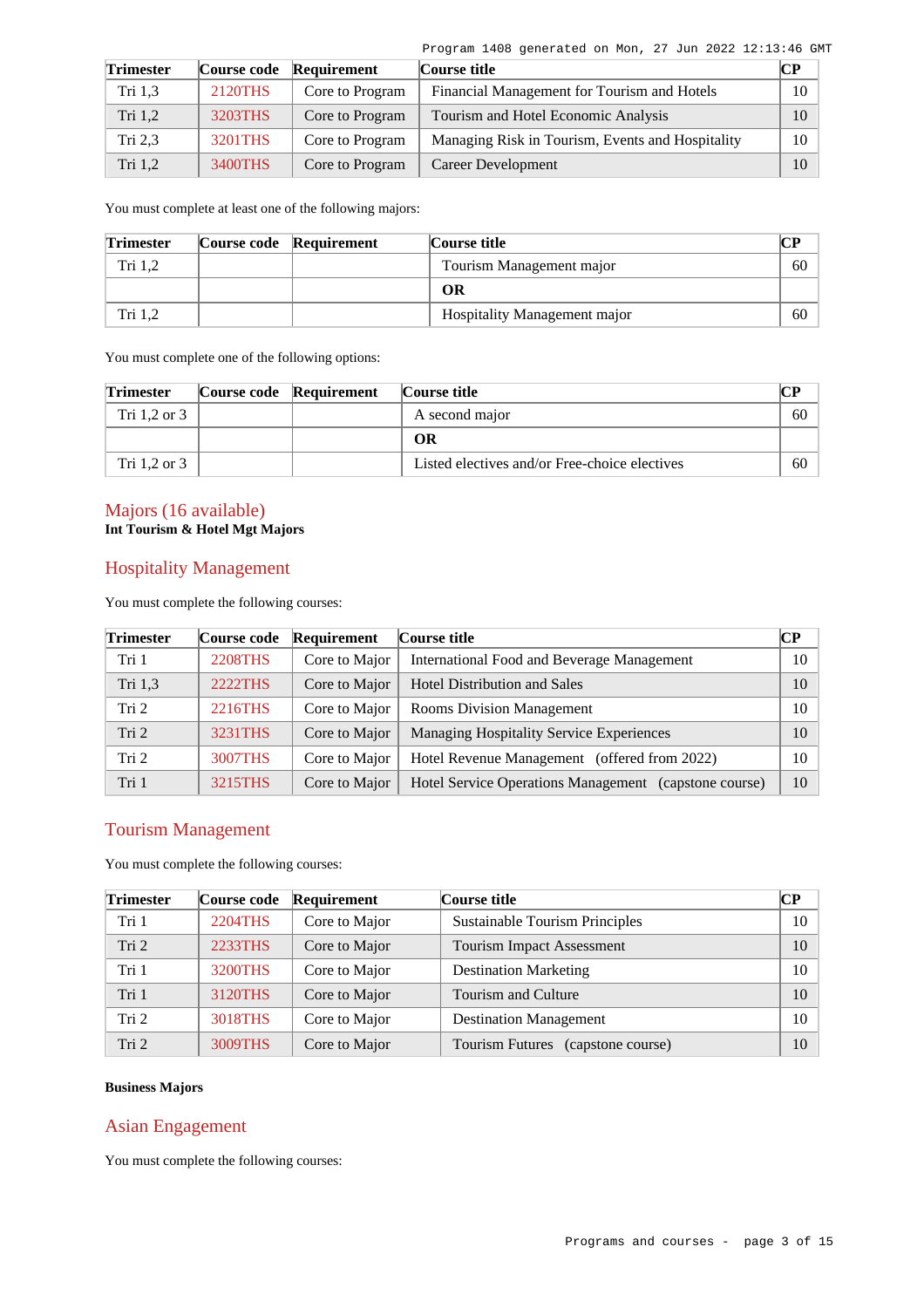Program 1408 generated on Mon, 27 Jun 2022 12:13:46 GMT

| <b>Trimester</b> | Course code       | Requirement Course title |                                                                                              | CР |
|------------------|-------------------|--------------------------|----------------------------------------------------------------------------------------------|----|
| Tri 2            | $2047$ <b>IBA</b> | Core to<br>Major         | Engaging Asia: Developing Cultural Competence                                                | 10 |
| Tri 1            | $2048$ IBA        | Core to<br>Major         | Understanding Asia: From Silk to Belt Roads                                                  | 10 |
| Tri 1            | $2046$ IBA        | Core to<br>Major         | Case Studies and Negotiations in Asian Business (offered<br>from $2022$ )                    | 10 |
| Tri 2            | 3053IBA           | Core to<br>Major         | Asian Societies: Contemporary Issues and Challenges<br>(capstone course) (offered from 2022) | 10 |
| Tri 1            | $3054$ IBA        | Core to<br>Major         | Politics of Religion in Asia: Influencers and Identity<br>(offered from 2022)                | 10 |

You must also complete 10CP from the following courses:

| <b>Trimester</b> | Course code | Requirement          | Course title                                                              | CР |
|------------------|-------------|----------------------|---------------------------------------------------------------------------|----|
| Tri 1            | 3017IBA     | Elective to<br>Major | Crime, Business and Politics in Asia                                      | 10 |
| Tri 1.3          | 3034IBA     | Elective to<br>Major | Asian Immersion Study Tour (not offered in 2022) (Tri 3)<br>offering TBC) | 10 |
| Tri <sub>2</sub> | $3052$ IBA  | Elective to<br>Major | Partnerships in Australia, Asia and the Pacific                           | 10 |

## Behavioural Science

You must complete the following courses:

| <b>Trimester</b> | Course code | Requirement      | Course title                                                                       | $\overline{\mathbf{CP}}$ |
|------------------|-------------|------------------|------------------------------------------------------------------------------------|--------------------------|
| Tri 1            | 2000PSY     | Core to<br>Major | Experimental Design and Analysis<br>(see Note 1)                                   | 10                       |
| Tri 1,3          | 2004MKT     | Core to<br>Major | <b>Consumer Psychology</b>                                                         | 10                       |
| Tri 2            | 2034MKT     | Core to<br>Major | Marketing Research and Intelligence                                                | 10                       |
| Tri 2            | 3313AFE     | Core to<br>Major | <b>Behavioural Economics</b>                                                       | 10                       |
| Tri 1            | 3018PSY     | Core to<br>Major | Behaviour Change Skills (see Note 1)                                               | 10                       |
| Tri 1,2          | 3007MKT     | Core to<br>Major | Marketing for Behaviour Change (capstone course) (Tri 1)<br>not offered from 2023) | 10                       |

Note 1: Psychology students must complete 20 credit points of Level 2/Level 3 Griffith Business School electives in place of the overlapping (2000PSY and 3018PSY) courses.

## Business Analytics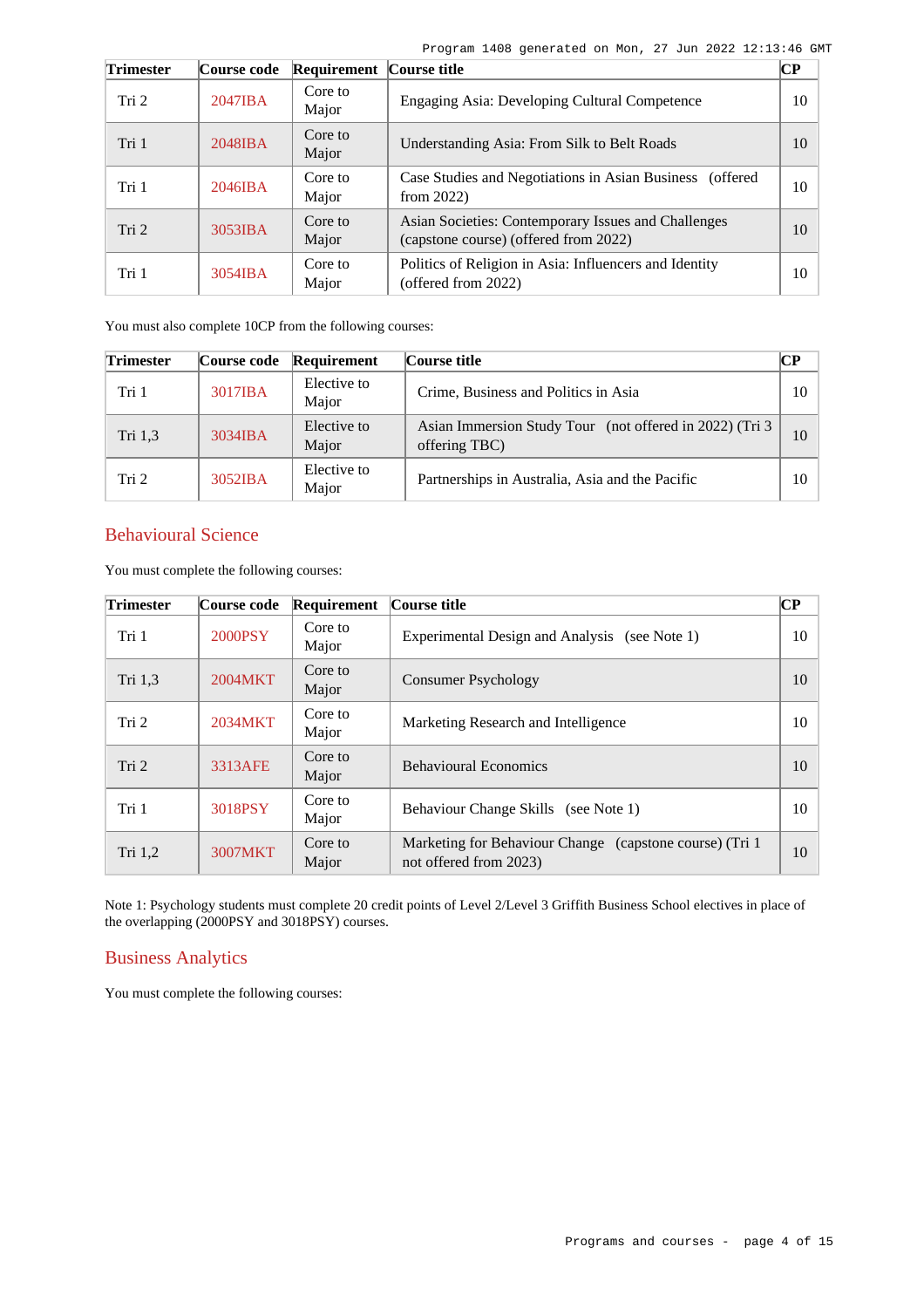| <b>Trimester</b> | Course code    | Requirement      | Course title                                                       | CР |
|------------------|----------------|------------------|--------------------------------------------------------------------|----|
| Tri 2            | <b>2030ICT</b> | Core to<br>Major | Introduction to Big Data Analytics                                 | 10 |
| Tri 1            | 2031ICT        | Core to<br>Major | Data Analytics Methods (offered from 2022)                         | 10 |
| Tri 2            | 2030AFE        | Core to<br>Major | <b>Business Intelligence</b>                                       | 10 |
| Tri 1            | 3051IBA        | Core to<br>Major | Decision Making for Innovation                                     | 10 |
| Tri 2            | 3030AFE        | Core to<br>Major | <b>Predictive Analytics</b>                                        | 10 |
| Tri $1,2$ or $3$ | 3002GBS        | Core to<br>Major | Industry Project (capstone course) (not offered in Tri 1-<br>2022) | 10 |

## **Economics**

You must complete the following courses:

| <b>Trimester</b> | Course code | Requirement   | Course title                                  | CР |
|------------------|-------------|---------------|-----------------------------------------------|----|
| Tri 1,3          | 2316AFE     | Core to Major | Macroeconomics Analysis                       | 10 |
| Tri 1,3          | 2314AFE     | Core to Major | Microeconomic Analysis                        | 10 |
| Tri $1,2$        | 2315AFE     | Core to Major | Econometric Analysis                          | 10 |
| Tri 1            | 3310AFE     | Core to Major | Open Economy Macroeconomics                   | 10 |
| Tri 2            | 3314AFE     | Core to Major | Micro Foundations of Markets and Behaviour    | 10 |
| Tri 2            | 3315AFE     | Core to Major | Empirical Economic Analysis (capstone course) | 10 |

## Employment Relations

You must complete the following courses:

| <b>Trimester</b> | Course code | Requirement   | Course title                                      |    |
|------------------|-------------|---------------|---------------------------------------------------|----|
| Tri 2            | 2006EHR     | Core to Major | Health and Safety in the Workplace                | 10 |
| Tri 1            | 2001EHR     | Core to Major | <b>Management Employee Relations</b>              | 10 |
| Tri $2,3$        | 2013EHR     | Core to Major | Negotiation                                       | 10 |
| Tri 1            | 3015EHR     | Core to Major | <b>Employment Relations Law</b>                   | 10 |
| Tri 1            | 3019EHR     | Core to Major | The Realities and Potentials of Workplaces        | 10 |
| Tri 2            | 3006EHR     | Core to Major | Employment Strategies in Action (capstone course) | 10 |

## Event Management

You must complete the following courses:

| <b>Trimester</b> | Course code | Requirement   | Course title                                 | CР |
|------------------|-------------|---------------|----------------------------------------------|----|
| Tri 1            | 2219THS     | Core to Major | <b>Event Management Principles</b>           | 10 |
| Tri 1            | 2315THS     | Core to Major | Event Marketing and Sponsorship              | 10 |
| Tri 2            | 2209THS     | Core to Major | Managing Projects in Service Industries      | 10 |
| Tri 1            | 3117THS     | Core to Major | Facility and Venue Management                | 10 |
| Tri 2            | 3213THS     | Core to Major | Conference and Convention Management         | 10 |
| Tri <sub>2</sub> | 3204THS     | Core to Major | <b>Event Evaluation</b><br>(capstone course) | 10 |

### Government and International Relations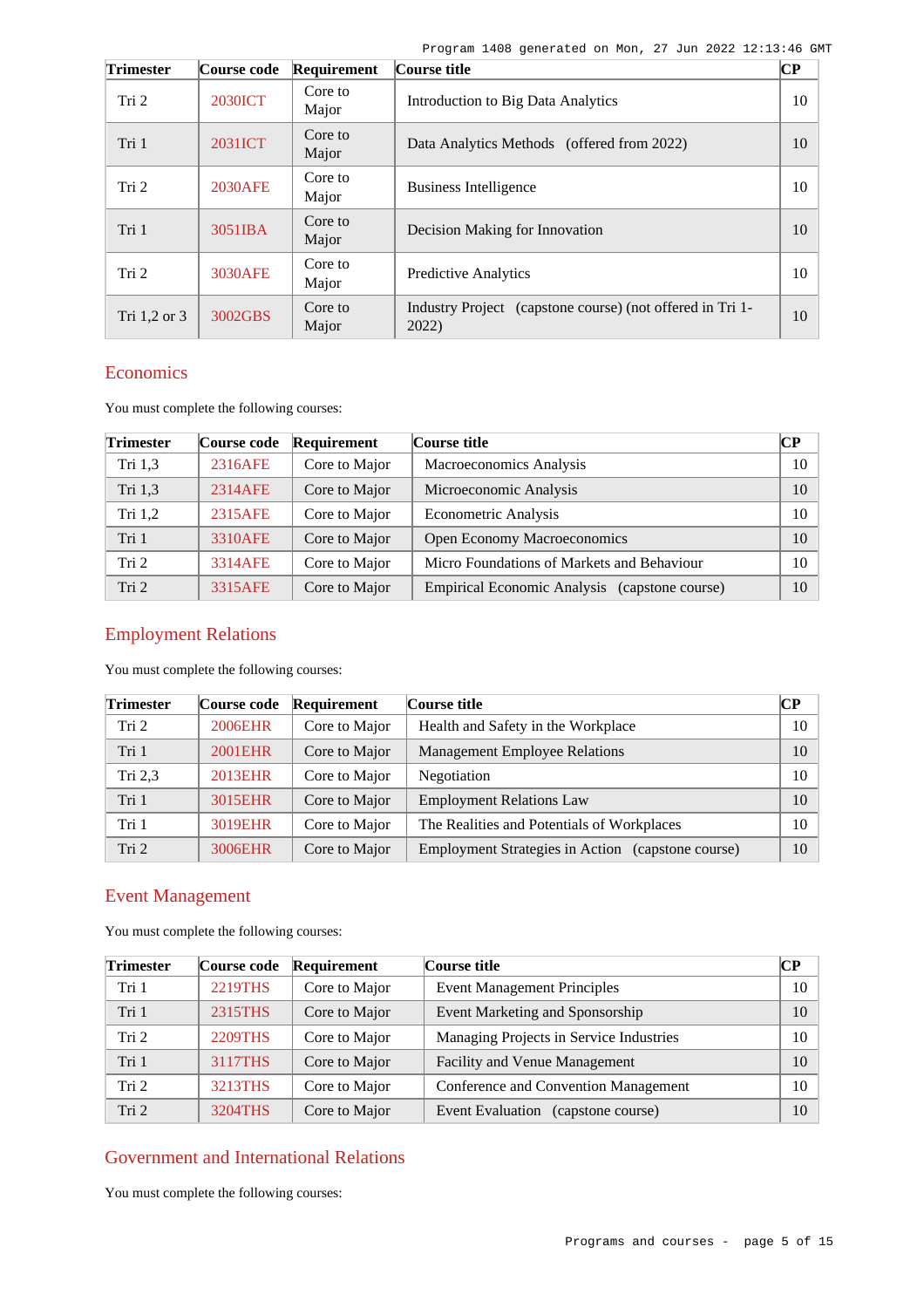| <b>Trimester</b> | Course code | Requirement      | Course title                                                               | $\overline{\mathbf{CP}}$ |
|------------------|-------------|------------------|----------------------------------------------------------------------------|--------------------------|
| Tri 1,3          | 2004GIR     | Core to<br>Major | The Government Business Nexus: Intervening, Lobbying<br>and Responding     | 10                       |
| Tri 1            | 2013GIR     | Core to<br>Major | Political Leadership                                                       |                          |
| Tri 2            | 3023GIR     | Core to<br>Major | The Age of Migration                                                       | 10                       |
| Tri 2            | 2019GIR     | Core to<br>Major | Politics of International Law and Organisations                            | 10                       |
| Tri 1            | 3022GIR     | Core to<br>Major | The Business of Global Populism                                            | 10                       |
| Tri 2            | 3024GIR     | Core to<br>Major | When Markets and Values Collide (capstone course) (not<br>offered in 2022) | 10                       |
|                  |             |                  | <b>OR</b>                                                                  |                          |
| Tri <sub>2</sub> | 3001GIR     | Core to<br>Major | <b>Solving Policy Problems</b>                                             | 10                       |

## Human Resource Management

You must complete the following courses:

| <b>Trimester</b> | Course code    | Requirement      | Course title                                                      | $\bf CP$ |
|------------------|----------------|------------------|-------------------------------------------------------------------|----------|
| Tri 1,3          | <b>2002EHR</b> | Core to<br>Major | Strategic Human Resource Management                               | 10       |
| Tri 1,2          | 2005EHR        | Core to<br>Major | Organisational Behaviour and Wellbeing                            | 10       |
| Tri 1            | 3009EHR        | Core to<br>Major | Global Human Resource Management                                  | 10       |
|                  |                |                  | <b>AND</b>                                                        |          |
| Tri 1,2          | <b>3020EHR</b> | Core to<br>Major | Managing Staffing and Performance (offered from 2023)             | 10       |
|                  |                |                  | <b>OR</b>                                                         |          |
| Tri 2            | <b>2009EHR</b> | Core to<br>Major | Recruitment and Selection (not offered from 2023)                 | 10       |
|                  |                |                  | <b>AND</b>                                                        |          |
| Tri 1,2          | 3011EHR        | Core to<br>Major | Performance Management (not offered from 2023)                    | 10       |
| Tri 2            | <b>3010EHR</b> | Core to<br>Major | Developing Talent                                                 | 10       |
| Tri 2,3          | 3012EHR        | Core to<br>Major | Applied Human Resource Management and Change<br>(capstone course) | 10       |

## Innovation and Entrepreneurship

| <b>Trimester</b> | <b>Course code</b> | Requirement   | Course title                                |    |
|------------------|--------------------|---------------|---------------------------------------------|----|
| Tri $2,3$        | 2034IBA            | Core to Major | <b>Griffith Innovation Challenge</b>        | 10 |
| Tri 1,2 or 3     | $2043$ IBA         | Core to Major | Innovation, Creativity and Entrepreneurship | 10 |
| Tri 1            | 2044IBA            | Core to Major | Social and Cultural Entrepreneurship        | 10 |
| Tri 2            | $3043$ IBA         | Core to Major | Digital Innovation                          | 10 |
| Tri 2            | $3046$ $IBA$       | Core to Major | <b>Family Business Management</b>           | 10 |
| Tri 1            | 3045IBA            | Core to Major | Building the New Venture (capstone course)  | 10 |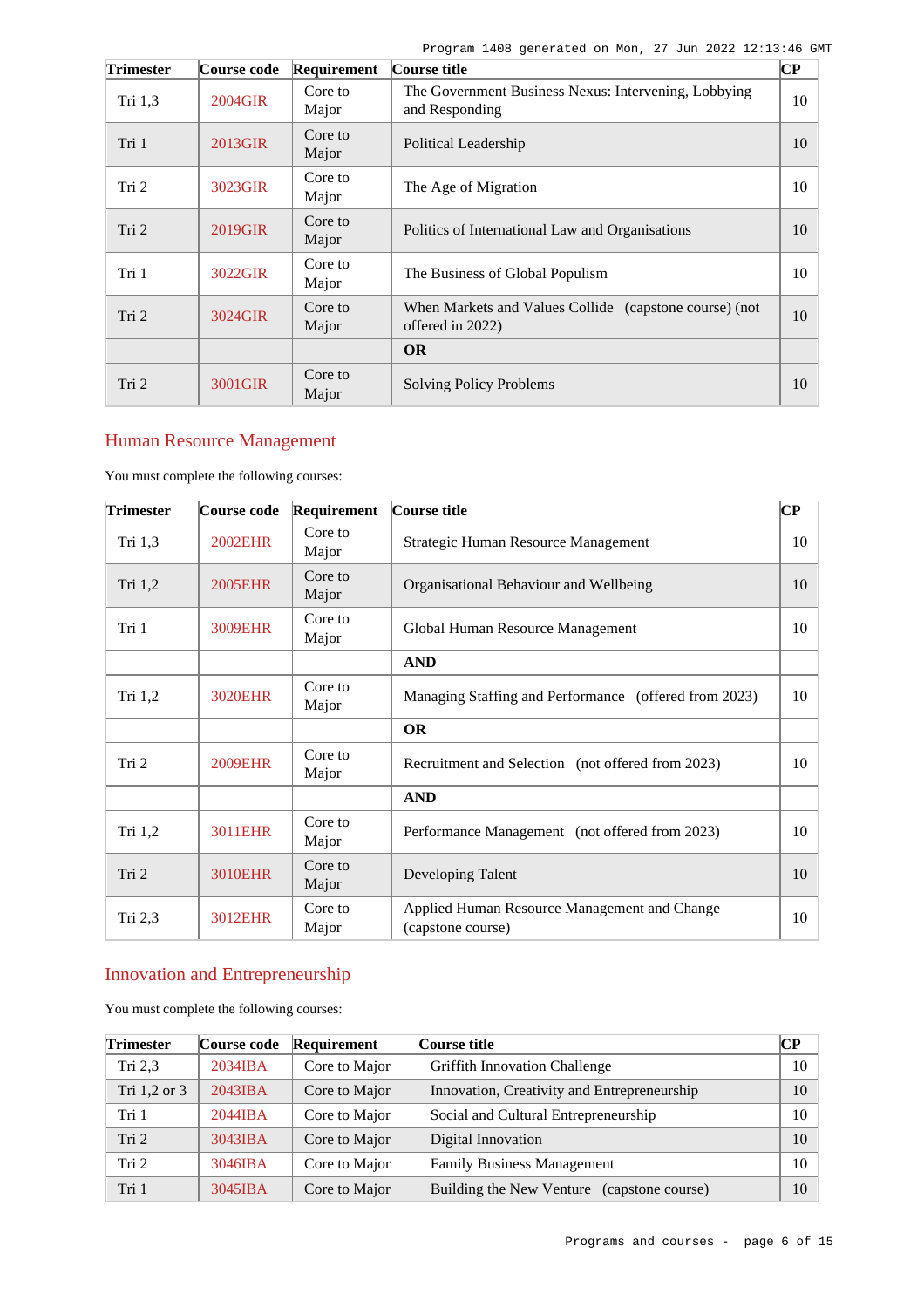## Logistics and Supply Chain Management

| <b>Trimester</b> | Course code | Requirement      | Course title                                                                          | $\overline{\mathbf{CP}}$ |
|------------------|-------------|------------------|---------------------------------------------------------------------------------------|--------------------------|
| Tri $1,3$        | 2128IBA     | Core to<br>Major | The Management of Business Processes                                                  | 10                       |
| Tri 1            | $2155$ IBA  | Core to<br>Major | Procurement and Supply Management                                                     | 10                       |
| Tri 2            | 2154IBA     | Core to<br>Major | <b>International Business Logistics</b>                                               | 10                       |
| Tri 2            | 3155IBA     | Core to<br>Major | <b>Operations Management</b>                                                          | 10                       |
| Tri 2            | 3157IBA     | Core to<br>Major | Supply Chain Innovation and Optimisation<br>(capstone)<br>course) (offered from 2022) | 10                       |

You must complete the following courses:

You must complete 10 credit points from the following courses:

| <b>Trimester</b> |         | Course code Requirement | Course title                                 | CР     |
|------------------|---------|-------------------------|----------------------------------------------|--------|
| Tri 1.2 or 3     | 3002GBS | Elective to Major       | Industry Project (not offered in Tri 1-2022) | $10-1$ |
| Tri 1.2 or 3     | 3001GBS | Elective to Major       | UG Business Internship I                     |        |

### Management

You must complete the following courses:

| Trimester | Course code       | Requirement      | Course title                                                          | $\bf CP$ |
|-----------|-------------------|------------------|-----------------------------------------------------------------------|----------|
| Tri $1,2$ | $2045$ <b>IBA</b> | Core to<br>Major | Leading and Managing Organisations                                    | 10       |
| Tri 1,3   | 2128IBA           | Core to<br>Major | The Management of Business Processes                                  | 10       |
| Tri $2,3$ | 3006IBA           | Core to<br>Major | Creating Ethical and Sustainable Business                             | 10       |
| Tri 2     | 3050IBA           | Core to<br>Major | Managing Strategic Change (capstone course) (offered<br>from $2022$ ) | 10       |
| Tri 1     | 3051IBA           | Core to<br>Major | Decision Making for Innovation (offered from 2022)                    | 10       |
| Tri 1     | $3045$ IBA        | Core to<br>Major | Building the New Venture                                              | 10       |

## Marketing

You must complete the following courses:

| <b>Trimester</b> | Course code | Requirement   | Course title                                        |    |
|------------------|-------------|---------------|-----------------------------------------------------|----|
| Tri 1,3          | 2004MKT     | Core to Major | <b>Consumer Psychology</b>                          | 10 |
| Tri 2            | 2034MKT     | Core to Major | Marketing Research and Intelligence                 |    |
| Tri 1            | 2029MKT     | Core to Major | Advertising and Integrated Marketing Communications | 10 |
| Tri 2            | 3006MKT     | Core to Major | Service Experience                                  | 10 |
| Tri 1            | 3038MKT     | Core to Major | Sales and Negotiation                               | 10 |
| Tri 2            | 3028MKT     | Core to Major | Marketing Strategy and Analytics (capstone course)  | 10 |

## Real Estate and Property Development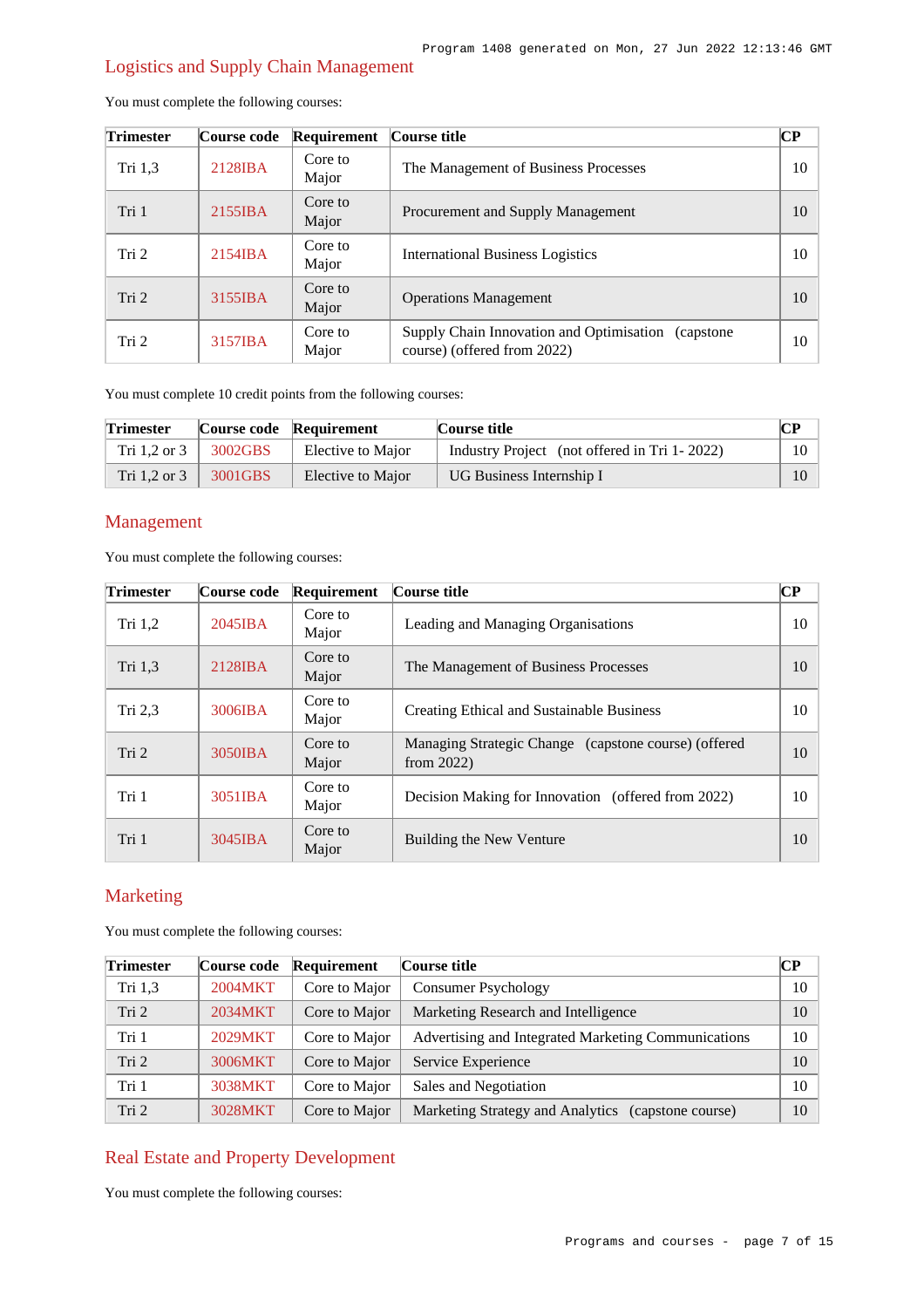|  | Program 1408 generated on Mon, 27 Jun 2022 12:13:46 GMT |  |  |  |  |  |
|--|---------------------------------------------------------|--|--|--|--|--|
|--|---------------------------------------------------------|--|--|--|--|--|

| <b>Trimester</b> | Course code    | Requirement   | Course title                                    | CР |
|------------------|----------------|---------------|-------------------------------------------------|----|
| Tri 1            | <b>2009THS</b> | Core to Major | Real Estate and Property Development Principles | 10 |
| Tri <sub>2</sub> | 2209THS        | Core to Major | Managing Projects in Service Industries         | 10 |
| Tri <sub>2</sub> | 2211AFE        | Core to Major | <b>Real Estate Finance</b>                      | 10 |
| Tri 1            | 3220THS        | Core to Major | Real Estate and Property Development Law        | 10 |
| Tri 1            | 3216THS        | Core to Major | <b>Strata Communities and Management</b>        | 10 |
| Tri <sub>2</sub> | <b>3219THS</b> | Core to Major | Property Development Process (capstone course)  | 10 |

Note: You can complete the Real Estate License externally through a variety of independent accredited providers including the Queensland real estate industry peak body - Real Estate Institute of Qld (REIQ) - and apply for credit towards an elective through the University Credit process.

### Sport Management

You must complete the following courses:

| <b>Trimester</b> | Course code | Requirement   | Course title                                               | CР |
|------------------|-------------|---------------|------------------------------------------------------------|----|
| Tri 1            | 2309THS     | Core to Major | <b>Sport Management Principles</b>                         | 10 |
| Tri 1            | 2018THS     | Core to Major | Sport Event and Facility Planning                          | 10 |
| Tri 2            | 2312THS     | Core to Major | Sport Digitisation and Communication                       | 10 |
| Tri 1            | 3110THS     | Core to Major | Contemporary Issues in Sport Business<br>(capstone course) | 10 |
| Tri 2            | 3323THS     | Core to Major | <b>Sport Marketing</b>                                     | 10 |
| Tri <sub>2</sub> | 3333THS     | Core to Major | <b>Sport Development Systems</b>                           | 10 |

## Electives (2 available) Listed electives

The listed elective interest groups are provided to assist you in choosing electives that align with your career interests. You are not limited to selection from any one group - you can select from across the listed elective interest groups. You must ensure that you do not exceed the maximum of Level 1 courses in your entire program. If you require guidance, please liaise with your Program Director.

Elective courses may be available at multiple campuses and during a different trimester. **Click on the course** to find out more information on where and when the course is offered.

### **Tourism Management**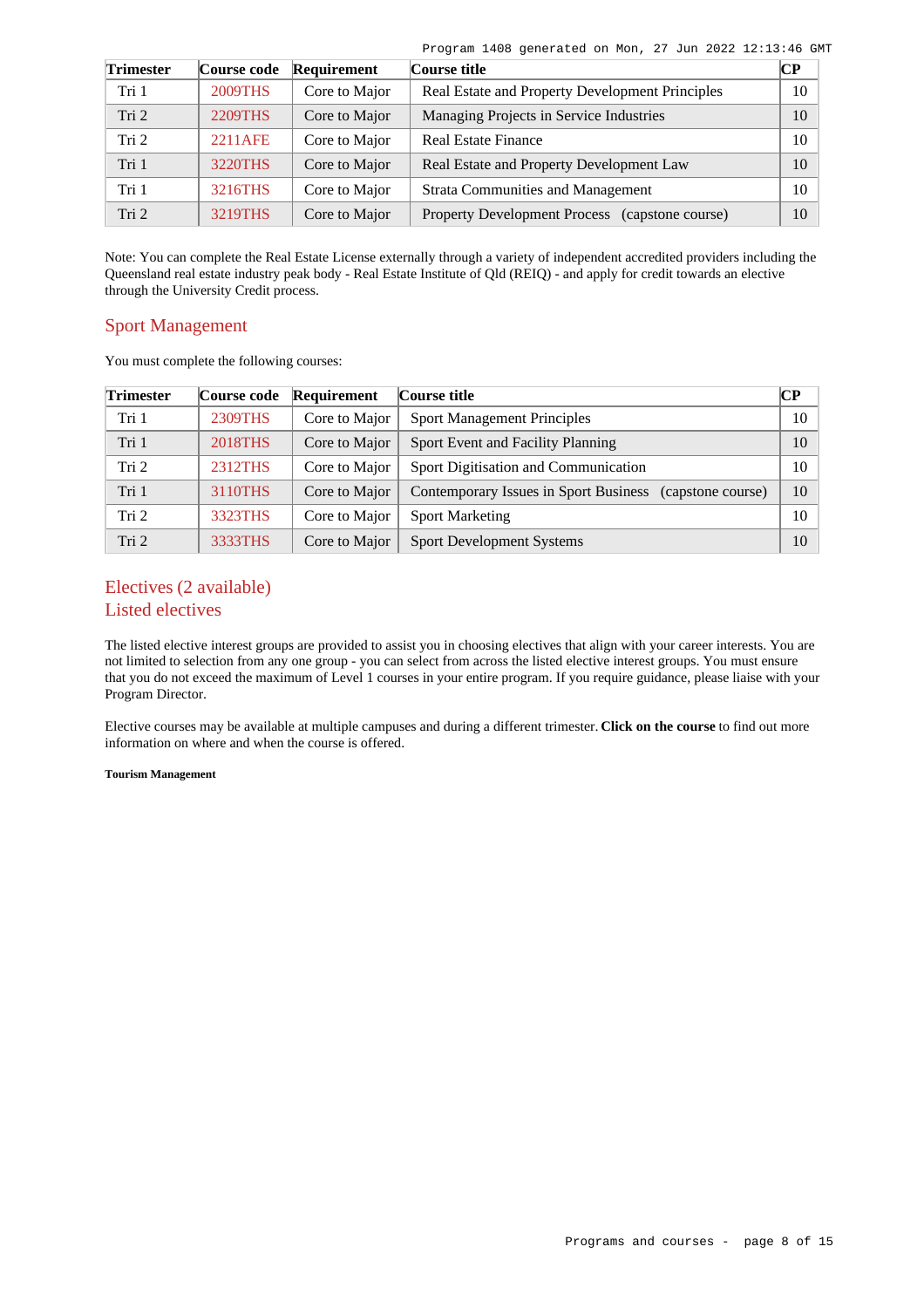| <b>Trimester</b> | Course code    | Requirement          | Course title                                                                             | $\overline{\mathbf{C}\mathbf{P}}$ |
|------------------|----------------|----------------------|------------------------------------------------------------------------------------------|-----------------------------------|
| Tri 1            | 2315THS        | Listed<br>Elective 2 | Event Marketing and Sponsorship                                                          | 10                                |
| Tri 1            | <b>2018THS</b> | Listed<br>Elective 2 | Sport Event and Facility Planning                                                        | 10                                |
| Tri 3            | 3006THS        | Listed<br>Elective 2 | Cruise Industry Management (not offered from 2022)                                       | 10                                |
| Tri 1            | 3226THS        | Listed<br>Elective 2 | Tourism Study Tour                                                                       | 10                                |
| Tri 1,2          | <b>3203THS</b> | Listed<br>Elective 2 | Tourism and Hotel Economic Analysis                                                      | 10                                |
| Tri 1            | 3117THS        | Listed<br>Elective 2 | Facility and Venue Management                                                            | 10                                |
| Tri 1,2          | 3410THS        | Listed<br>Elective 2 | Tourism, Hospitality, Event, Sport and Property Internship<br>I (Not offered from 2022)  | 10                                |
| Tri 1,2          | 3411THS        | Listed<br>Elective 2 | Tourism, Hospitality, Event, Sport and Property Internship<br>II (not offered from 2022) | 20                                |
| Tri 1,3          | <b>2222THS</b> | Listed<br>Elective 2 | Hotel Distribution and Sales                                                             | 10                                |
| Tri 2            | 2213THS        | Listed<br>Elective 2 | <b>Culinary Tourism</b>                                                                  | 10                                |
| Tri 1            | <b>2208THS</b> | Listed<br>Elective 2 | International Food and Beverage Management                                               | 10                                |
| Tri 2            | <b>2209THS</b> | Listed<br>Elective 2 | Managing Projects in Service Industries                                                  | 10                                |
| Tri 3            | 3016EHR        | Listed<br>Elective 2 | Disruption, Technology and Workplaces (not offered<br>from $2021$ )                      | 10                                |
| Tri 2            | <b>3207THS</b> | Listed<br>Elective 2 | <b>Event Business Development</b>                                                        | 10                                |
| Tri 2            | 3224THS        | Listed<br>Elective 2 | Community Events and Festivals (not offered from 2019)                                   | 10                                |
| Tri 2            | 3204THS        | Listed<br>Elective 2 | <b>Event Evaluation</b>                                                                  | 10                                |
| Tri 2            | 3213THS        | Listed<br>Elective 2 | Conference and Convention Management                                                     | 10                                |
| Tri 2            | 3231THS        | Listed<br>Elective 2 | Managing Hospitality Service Experiences                                                 | 10                                |
| Tri 3            | <b>2217THS</b> | Listed<br>Elective 2 | Wine Studies                                                                             | 10                                |
| Tri 3            | <b>3008THS</b> | Listed<br>Elective 2 | Cruise Industry Experience                                                               | 10                                |
| Tri 3            | <b>3310THS</b> | Listed<br>Elective 2 | Community Based Ecotourism Field Study (not offered in<br>2022)                          | 10                                |

**Hospitality Management**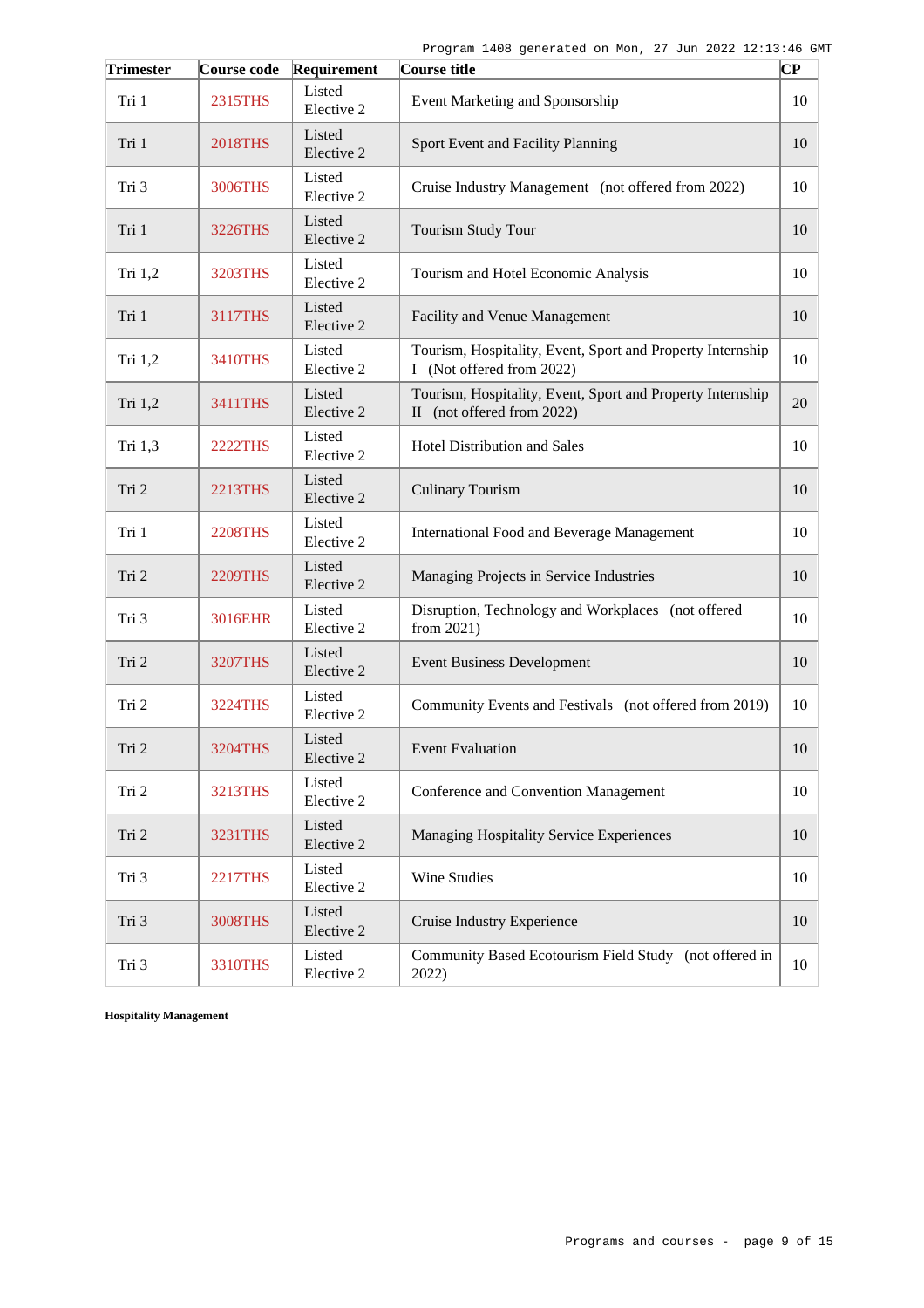| Trimester | Course code    | Requirement          | Course title                                                                             | $\overline{\mathbf{C}\mathbf{P}}$ |
|-----------|----------------|----------------------|------------------------------------------------------------------------------------------|-----------------------------------|
| Tri 1     | <b>2018THS</b> | Listed<br>Elective 2 | Sport Event and Facility Planning                                                        | 10                                |
| Tri 1     | 2315THS        | Listed<br>Elective 2 | Event Marketing and Sponsorship                                                          | 10                                |
| Tri 3     | 3006THS        | Listed<br>Elective 2 | Cruise Industry Management (not offered from 2022)                                       | 10                                |
| Tri 1     | 3117THS        | Listed<br>Elective 2 | Facility and Venue Management                                                            | 10                                |
| Tri 1     | 3118THS        | Listed<br>Elective 2 | Planning Sustainable Communities (not offered from<br>2020)                              | 10                                |
| Tri 1     | <b>3200THS</b> | Listed<br>Elective 2 | <b>Destination Marketing</b>                                                             | 10                                |
| Tri 1     | 3226THS        | Listed<br>Elective 2 | <b>Tourism Study Tour</b>                                                                | 10                                |
| Tri 1,2   | 3410THS        | Listed<br>Elective 2 | Tourism, Hospitality, Event, Sport and Property Internship<br>I (Not offered from 2022)  | 10                                |
| Tri 1,2   | <b>3411THS</b> | Listed<br>Elective 2 | Tourism, Hospitality, Event, Sport and Property Internship<br>II (not offered from 2022) | 20                                |
| Tri 2     | <b>2209THS</b> | Listed<br>Elective 2 | Managing Projects in Service Industries                                                  | 10                                |
| Tri 2     | 2213THS        | Listed<br>Elective 2 | <b>Culinary Tourism</b>                                                                  | 10                                |
| Tri 2     | 2233THS        | Listed<br>Elective 2 | <b>Tourism Impact Assessment</b>                                                         | 10                                |
| Tri 2     | <b>3018THS</b> | Listed<br>Elective 2 | <b>Destination Management</b>                                                            | 10                                |
| Tri 2     | <b>3204THS</b> | Listed<br>Elective 2 | <b>Event Evaluation</b>                                                                  | 10                                |
| Tri 2     | <b>3207THS</b> | Listed<br>Elective 2 | <b>Event Business Development</b>                                                        | 10                                |
| Tri 2     | 3210THS        | Listed<br>Elective 2 | Contemporary Issues in Tourism and Hotel Management                                      | 10                                |
| Tri 2     | <b>3213THS</b> | Listed<br>Elective 2 | Conference and Convention Management                                                     | 10                                |
| Tri 2     | 3224THS        | Listed<br>Elective 2 | Community Events and Festivals (not offered from 2019)                                   | 10                                |
| Tri 3     | 1120THS        | Listed<br>Elective 2 | Hospitality Services Practices (not offered from 2020)                                   | 10                                |
| Tri 3     | <b>2217THS</b> | Listed<br>Elective 2 | Wine Studies                                                                             | 10                                |
| Tri 3     | <b>3008THS</b> | Listed<br>Elective 2 | Cruise Industry Experience                                                               | 10                                |
| Tri 3     | 3310THS        | Listed<br>Elective 2 | Community Based Ecotourism Field Study (not offered in<br>2022)                          | 10                                |

### **Employability electives**

The following courses focus on preparation for (and gaining) employment. For more information, please visit the [Griffith](https://www.griffith.edu.au/griffith-business-school/student-opportunities) [Business School Student Opportunities](https://www.griffith.edu.au/griffith-business-school/student-opportunities) website.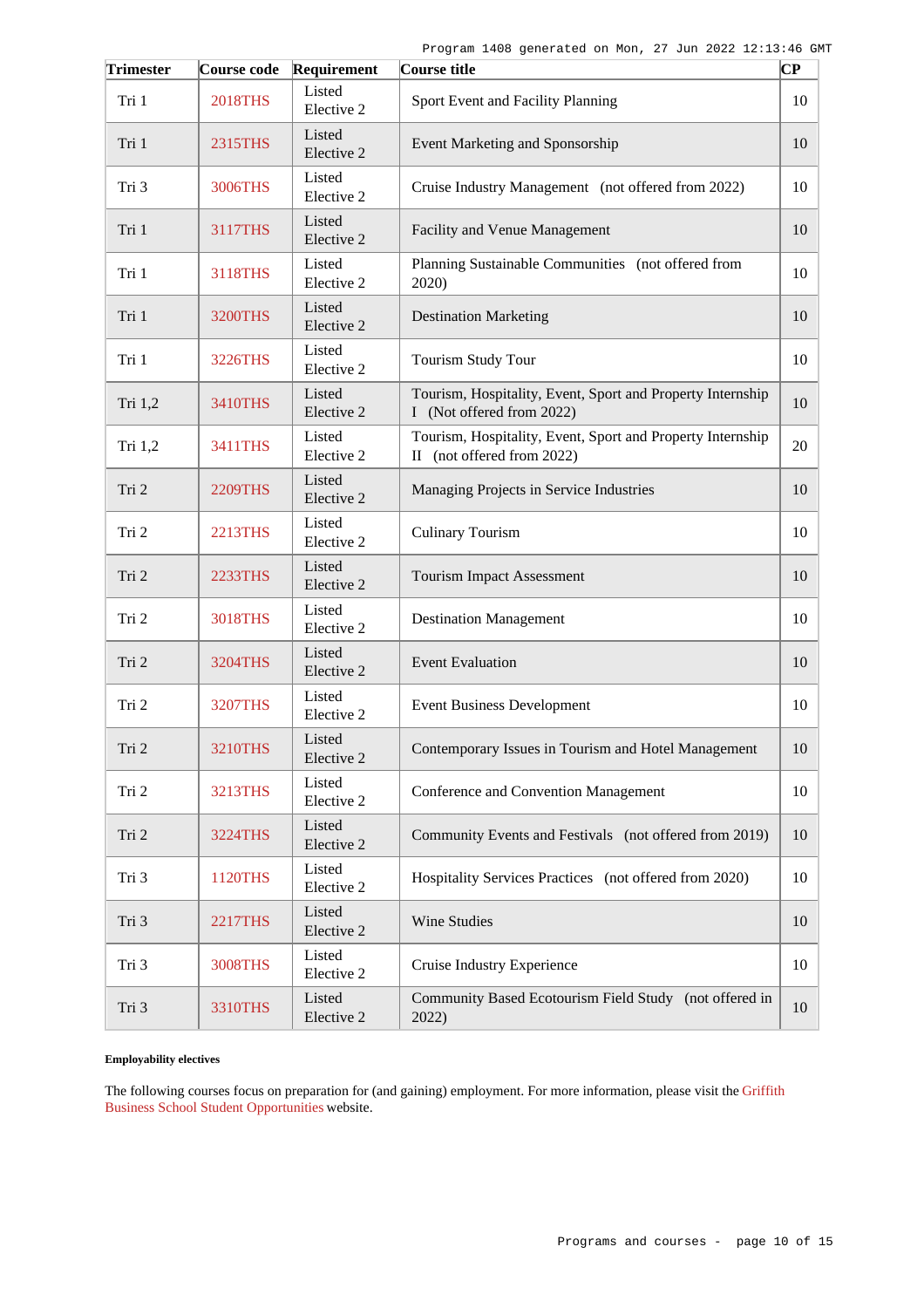| <b>Trimester</b> | Course code    | Requirement          | Course title                                                                          | $\overline{\mathbf{C}\mathbf{P}}$ |
|------------------|----------------|----------------------|---------------------------------------------------------------------------------------|-----------------------------------|
| Tri 2            | <b>2008EHR</b> | Listed<br>Elective 2 | Business Communication (not offered from 2022)                                        | 10                                |
| Tri 1,2 or 3     | 2043IBA        | Listed<br>Elective 2 | Innovation, Creativity and Entrepreneurship                                           | 10                                |
| Tri 1            | 3114IBA        | Listed<br>Elective 2 | Management Problem Solving (not offered from 2022)                                    | 10                                |
| Tri 1,2 or 3     | 3001GBS        | Listed<br>Elective 2 | UG Business Internship I                                                              | 10                                |
| Tri 1,2 or 3     | 3000GBS        | Listed<br>Elective 2 | UG Business Internship II                                                             | 20                                |
| Tri 1            | 3035IBA        | Listed<br>Elective 2 | Asian Business Research Project (not offered from 2022)                               | 10                                |
| Tri 1,2 or 3     | 3002LFC        | Listed<br>Elective 2 | Community Internship and Partnerships for SDGs                                        | 10                                |
| Tri 2,3          | 3029MKT        | Listed<br>Elective 2 | Self-Marketing                                                                        | 10                                |
| Tri 2,3          | 2013EHR        | Listed<br>Elective 2 | Negotiation (formerly 3001EHR)                                                        | 10                                |
| Tri 2,3          | 2034IBA        | Listed<br>Elective 2 | Griffith Innovation Challenge (formerly 3031IBA)                                      | 10                                |
| Tri 2            | 3014IBA        | Listed<br>Elective 2 | Negotiation Knowledge and Skill                                                       | 10                                |
| Tri 2            | 3102GBS        | Listed<br>Elective 2 | Business Simulation (not offered from 2020)                                           | 10                                |
| Tri 2            | 3038IBA        | Listed<br>Elective 2 | The Business of Changing the World                                                    | 10                                |
| Tri 1,2 or 3     | 3101GBS        | Listed<br>Elective 2 | I-WIL in Impact Oriented Workplaces (not offered from<br>2022)                        | 10                                |
| Tri 1,2 or 3     | 3002GBS        | Listed<br>Elective 2 | Industry Project (not offered in Tri 1-2022)                                          | 10                                |
| Tri 3            | 3100AFE        | Listed<br>Elective 2 | Engaging with Aboriginal and/or Torres Strait Islander<br><b>Business Communities</b> | 10                                |
| Tri 3            | 3003GBS        | Listed<br>Elective 2 | UG Global Mobility Internship II                                                      | 20                                |
| Tri 1,3          | 3034IBA        | Listed<br>Elective 2 | Asian Immersion Study Tour (not offered in 2022) (Tri 3<br>offering TBC)              | 10                                |
| Tri 3            | <b>3310THS</b> | Listed<br>Elective 2 | Community Based Ecotourism Field Study (not offered in<br>2022)                       | 10                                |
| Tri 3            | 3036IBA        | Listed<br>Elective 2 | The Business of You (not offered from 2022)                                           | 10                                |
| Tri 3            | 3037IBA        | Listed<br>Elective 2 | The Business of Business (not offered in 2022)                                        | 10                                |

**Event Management**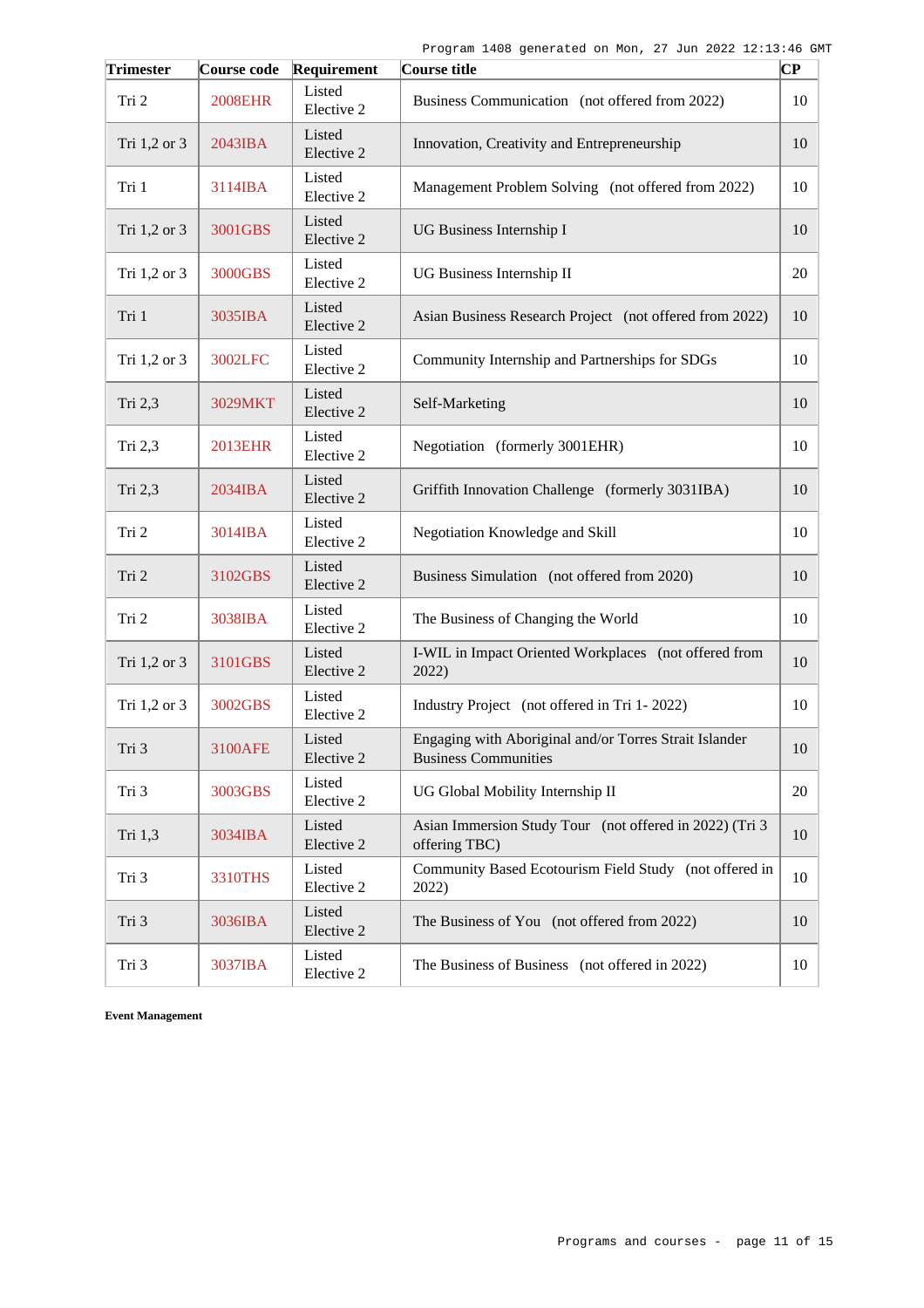| <b>Trimester</b> | Course code    | Requirement          | Course title                                                                             | $\overline{\mathbf{C}\mathbf{P}}$ |
|------------------|----------------|----------------------|------------------------------------------------------------------------------------------|-----------------------------------|
| Tri 1            | <b>2018THS</b> | Listed<br>Elective 2 | Sport Event and Facility Planning                                                        | 10                                |
| Tri 1            | 3118THS        | Listed<br>Elective 2 | Planning Sustainable Communities (not offered from<br>2020)                              | 10                                |
| Tri 1            | 3226THS        | Listed<br>Elective 2 | Tourism Study Tour                                                                       | 10                                |
| Tri 1,2          | 3410THS        | Listed<br>Elective 2 | Tourism, Hospitality, Event, Sport and Property Internship<br>I (Not offered from 2022)  | 10                                |
| Tri 1,2          | 3411THS        | Listed<br>Elective 2 | Tourism, Hospitality, Event, Sport and Property Internship<br>II (not offered from 2022) | 20                                |
| Tri 2            | 2220THS        | Listed<br>Elective 2 | Athlete Management Principles (not offered in 2021)                                      | 10                                |
| Tri 2            | <b>3207THS</b> | Listed<br>Elective 2 | <b>Event Business Development</b>                                                        | 10                                |
| Tri 2            | 3224THS        | Listed<br>Elective 2 | Community Events and Festivals (not offered from 2019)                                   | 10                                |
| Tri 2,3          | <b>3201THS</b> | Listed<br>Elective 2 | Managing Risk in Tourism, Events and Hospitality                                         | 10                                |
| Tri 3            | 3310THS        | Listed<br>Elective 2 | Community Based Ecotourism Field Study (not offered in<br>2022)                          | 10                                |

### **Management**

| <b>Trimester</b> | <b>Course code</b> | Requirement       | Course title                                     | <b>CP</b> |
|------------------|--------------------|-------------------|--------------------------------------------------|-----------|
| Tri 1            | 3009EHR            | Listed Elective 2 | Global Human Resource Management                 | 10        |
| Tri 1            | 3027GIR            | Listed Elective 2 | Business and Politics in the Asia Pacific        | 10        |
| Tri <sub>2</sub> | 2011IBA            | Listed Elective 2 | <b>Export Management</b>                         | 10        |
| Tri 2            | 3155IBA            | Listed Elective 2 | <b>Operations Management</b>                     | 10        |
| Tri 2            | 3522NSC            | Listed Elective 2 | <b>Contemporary Aviation Management</b>          | 10        |
| Tri 3            | $3004$ IBA         | Listed Elective 2 | Intercultural Management (not offered from 2022) | 10        |

### **Marketing**

| <b>Trimester</b> | Course code | Requirement                              | Course title                                                             | $\bf CP$ |
|------------------|-------------|------------------------------------------|--------------------------------------------------------------------------|----------|
| Tri 2            | 2002MKT     | Listed Elective<br>2                     | Corporate Communications and Public Relations (not<br>offered from 2020) | 10       |
| Tri 1            | 2036MKT     | <b>Listed Elective</b><br>$\overline{c}$ | <b>Retail Marketing</b>                                                  | 10       |
| Tri 2            | 2038MKT     | Listed Elective<br>2                     | Personal Selling and Sales Management (not offered from<br>2022)         | 10       |
|                  |             |                                          | courseLineOperator                                                       |          |
| Tri 1            | 3038MKT     | <b>Listed Elective</b><br>2              | Sales and Negotiation                                                    | 10       |
| Tri 1,3          | 2098MKT     | <b>Listed Elective</b><br>$\overline{c}$ | Branding and Promoting New Business Ventures                             | 10       |
| Tri $1,2$        | 3007MKT     | <b>Listed Elective</b><br>2              | Marketing for Behaviour Change (Tri 1 not offered from<br>2023)          | 10       |
| Tri 2            | 3042MKT     | <b>Listed Elective</b><br>$\overline{c}$ | Marketing Globally (not offered from 2023)                               | 10       |
| Tri 1            | 3055MKT     | <b>Listed Elective</b><br>2              | Green Marketing                                                          | 10       |
| Tri 3            | 3013MKT     | <b>Listed Elective</b><br>$\overline{2}$ | Entertainment and the Arts Marketing                                     | 10       |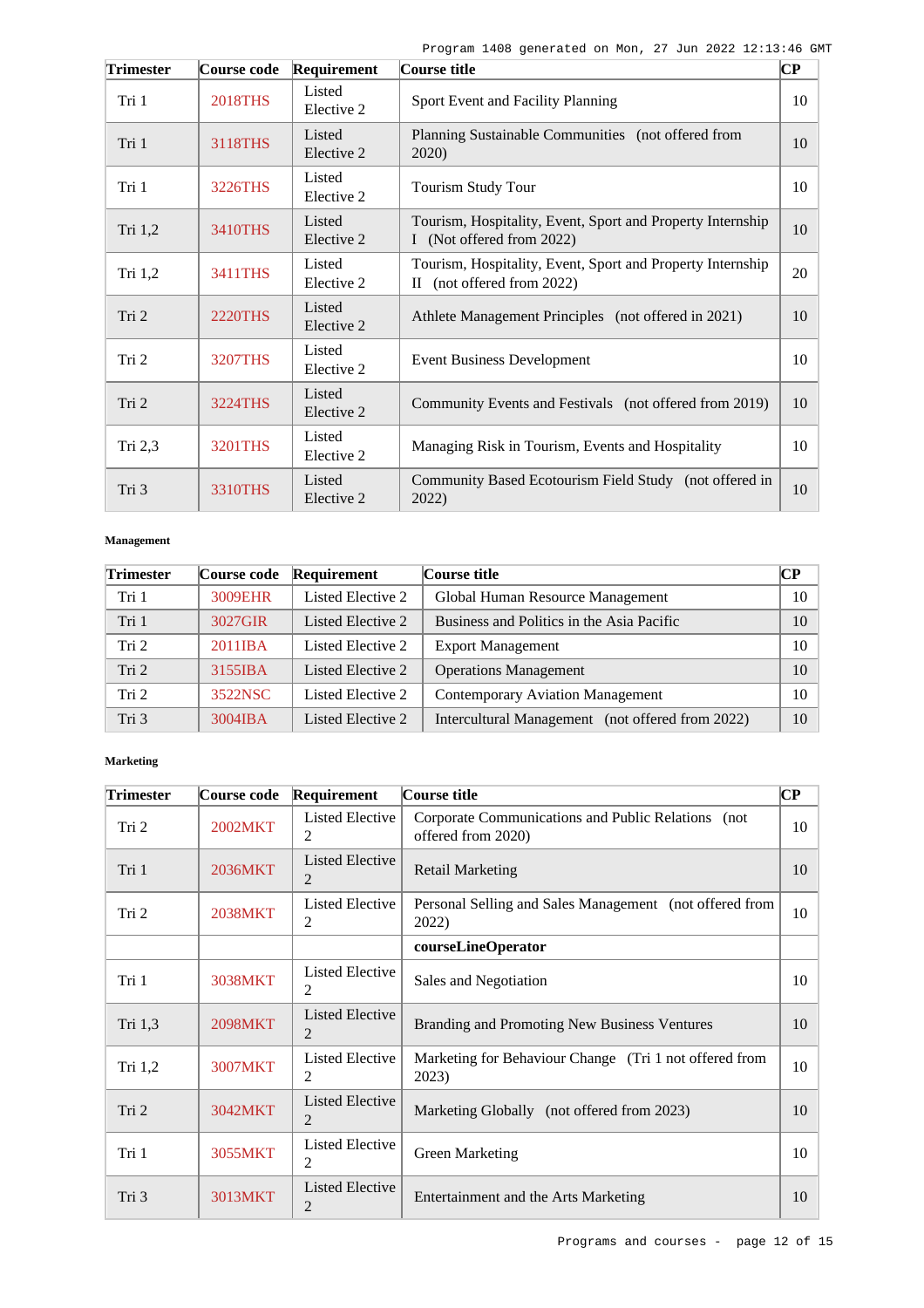| Trimester        | Course code | Requirement          | Course title                                                                                | CР |
|------------------|-------------|----------------------|---------------------------------------------------------------------------------------------|----|
| Tri 1            | 3118THS     | Listed<br>Elective 2 | Planning Sustainable Communities (not offered from<br><b>2020</b> )                         | 10 |
| Tri 1,2          | 3410THS     | Listed<br>Elective 2 | Tourism, Hospitality, Event, Sport and Property Internship<br>I (Not offered from 2022)     | 10 |
| Tri $1,2$        | 3411THS     | Listed<br>Elective 2 | Tourism, Hospitality, Event, Sport and Property Internship<br>(not offered from 2022)<br>Н. | 20 |
| Tri 1,2 or 3     |             |                      | Real Estate License (see Note 1)                                                            | 10 |
| Tri <sub>2</sub> | 2008EHR     | Listed<br>Elective 2 | Business Communication (not offered from 2022)                                              | 10 |
| Tri 2,3          | 2013EHR     | Listed<br>Elective 2 | Negotiation (formerly 3001EHR)                                                              | 10 |

#### **Real Estate and Property Development**

Note: You can complete the Real Estate License externally through a variety of independent accredited providers including the Queensland real estate industry peak body the Real Estate Institute of Qld (REIQ) and apply for credit towards an elective through the University Credit processes.

### **Sport Management**

| <b>Trimester</b> | Course code    | Requirement          | Course title                                                                             | $\bf CP$ |
|------------------|----------------|----------------------|------------------------------------------------------------------------------------------|----------|
| Tri 1            | <b>2219THS</b> | Listed<br>Elective 2 | <b>Event Management Principles</b>                                                       | 10       |
| Tri 1            | 2315THS        | Listed<br>Elective 2 | Event Marketing and Sponsorship                                                          | 10       |
| Tri 1            | 3117THS        | Listed<br>Elective 2 | <b>Facility and Venue Management</b>                                                     | 10       |
| Tri 1,2          | 3410THS        | Listed<br>Elective 2 | Tourism, Hospitality, Event, Sport and Property Internship<br>I (Not offered from 2022)  | 10       |
| Tri 1,2          | 3411THS        | Listed<br>Elective 2 | Tourism, Hospitality, Event, Sport and Property Internship<br>II (not offered from 2022) | 20       |
| Tri 2            | 2209THS        | Listed<br>Elective 2 | Managing Projects in Service Industries                                                  | 10       |
| Tri 2            | <b>2220THS</b> | Listed<br>Elective 2 | Athlete Management Principles (not offered in 2021)                                      | 10       |
| Tri 2            | 3204THS        | Listed<br>Elective 2 | <b>Event Evaluation</b>                                                                  | 10       |
| Tri 2            | 3224THS        | Listed<br>Elective 2 | Community Events and Festivals (not offered from 2019)                                   | 10       |

## Free-choice electives

You may select free-choice electives from the list below or any [Undergraduate free-choice elective/s](https://www148.griffith.edu.au/programs-courses/Search/Results?SearchRequestType=CourseCatalogue&AcademicCareerName=UGRD&IsFreeChoiceElective=True) offered across the University provided prerequisites are met. You must ensure that you **do not exceed the maximum of Level 1 courses** in your entire program. If you require guidance, please liaise with your Program Director.

| <b>Trimester</b> | Course code    | Requirement             | Course title                          | $\bf CP$ |
|------------------|----------------|-------------------------|---------------------------------------|----------|
| Tri 1            | 1084LHS        | Free-choice<br>Elective | Modern Standard Chinese (Mandarin) 1A | 10       |
| Tri <sub>2</sub> | 1085LHS        | Free-choice<br>Elective | Modern Standard Chinese (Mandarin) 1B | 10       |
| Tri 1            | <b>1080LHS</b> | Free-choice<br>Elective | Spanish 1A                            | 10       |
| Tri <sub>2</sub> | 1081LHS        | Free-choice<br>Elective | Spanish 1B                            | 10       |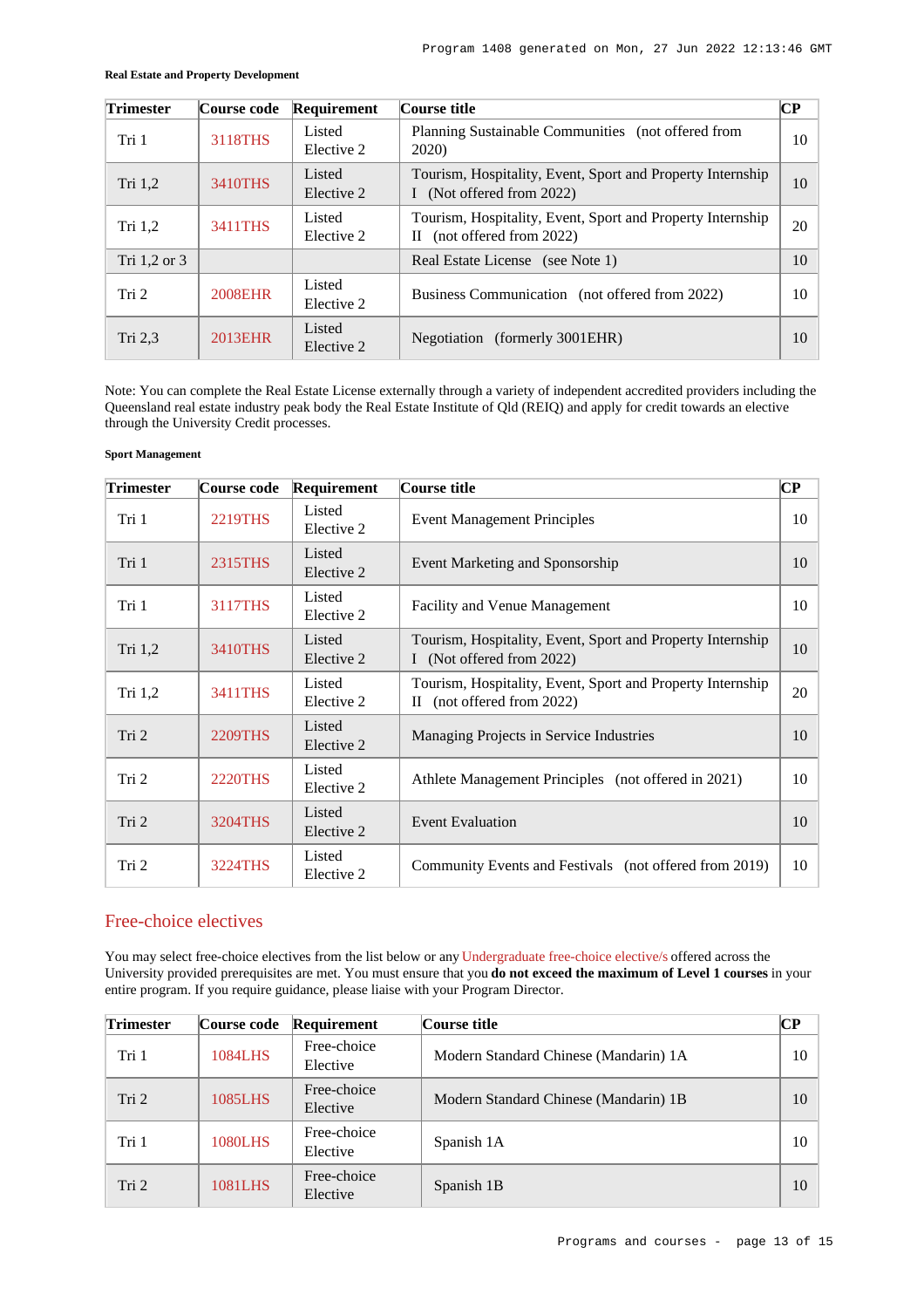| <b>Trimester</b> | Course code    | Requirement             | Course title                                  | CP |
|------------------|----------------|-------------------------|-----------------------------------------------|----|
| Tri 1,3          | <b>1090LHS</b> | Free-choice<br>Elective | Italian 1A                                    | 10 |
|                  |                |                         | courseLineOperator                            |    |
| Tri 3            | 1092LHS        | Free-choice<br>Elective | Intensive Italian 1A (not offered from 2020)  | 10 |
| Tri 2,3          | 1091LHS        | Free-choice<br>Elective | Italian 1B                                    | 10 |
|                  |                |                         | courseLineOperator                            |    |
| Tri 3            | 1093LHS        | Free-choice<br>Elective | Intensive Italian 1B (not offered from 2020)  | 10 |
| Tri 1,3          | 1032LHS        | Free-choice<br>Elective | Japanese 1A                                   | 10 |
| Tri 2,3          | 1033LHS        | Free-choice<br>Elective | Japanese 1B                                   | 10 |
| Tri 1            | 1621ICT        | Free-choice<br>Elective | Web Technologies                              | 10 |
| Tri 1            | 1611ICT        | Free-choice<br>Elective | <b>Emerging Technologies</b>                  | 10 |
| Tri 1,3          | 1043SCG        | Free-choice<br>Elective | Introduction to Environmental Sustainability  | 10 |
| Tri 1,3          | 1015SCG        | Free-choice<br>Elective | <b>Quantitative Reasoning</b>                 | 10 |
| Tri 1,3          | <b>1007ICT</b> | Free-choice<br>Elective | <b>Computer Systems and Networks</b>          | 10 |
| Tri 2            | 1805ICT        | Free-choice<br>Elective | Human Computer Interaction                    | 10 |
| Tri 1,3          | 1001PSY        | Free-choice<br>Elective | Introduction to Psychology 1                  | 10 |
| Tri 2,3          | 1002PSY        | Free-choice<br>Elective | Introduction to Psychology 2                  | 10 |
| Tri 2,3          | 1803ICT        | Free-choice<br>Elective | <b>Information Systems Foundations</b>        | 10 |
| Tri 2,3          | <b>1802ICT</b> | Free-choice<br>Elective | Foundations of Systems Development            | 10 |
| Tri 2,3          | 1701ICT        | Free-choice<br>Elective | <b>Creative Coding</b>                        | 10 |
| Tri 2            | 1003GIR        | Free-choice<br>Elective | Globalisation, the Asia-Pacific and Australia | 10 |
| Tri 2            | 1102GIR        | Free-choice<br>Elective | The Mechanics of Power                        | 10 |
| Tri 2            | 1213LHS        | Free-choice<br>Elective | Approaches to Human Security                  | 10 |
| Tri 1,3          | 1003CCJ        | Free-choice<br>Elective | Law, Crime and Justice (Tri 3 online only)    | 10 |
| Tri 1            | 1505LHS        | Free-choice<br>Elective | Introduction to Communication and Journalism  | 10 |
| Tri 1            | <b>1507LHS</b> | Free-choice<br>Elective | Research and Writing for Journalism           | 10 |
| Tri 3            | 2424LHS        | Free-choice<br>Elective | Japan Study Tour                              | 10 |
| Tri 1,3          | <b>1007LHS</b> | Free-choice<br>Elective | Understanding the Social World                | 10 |